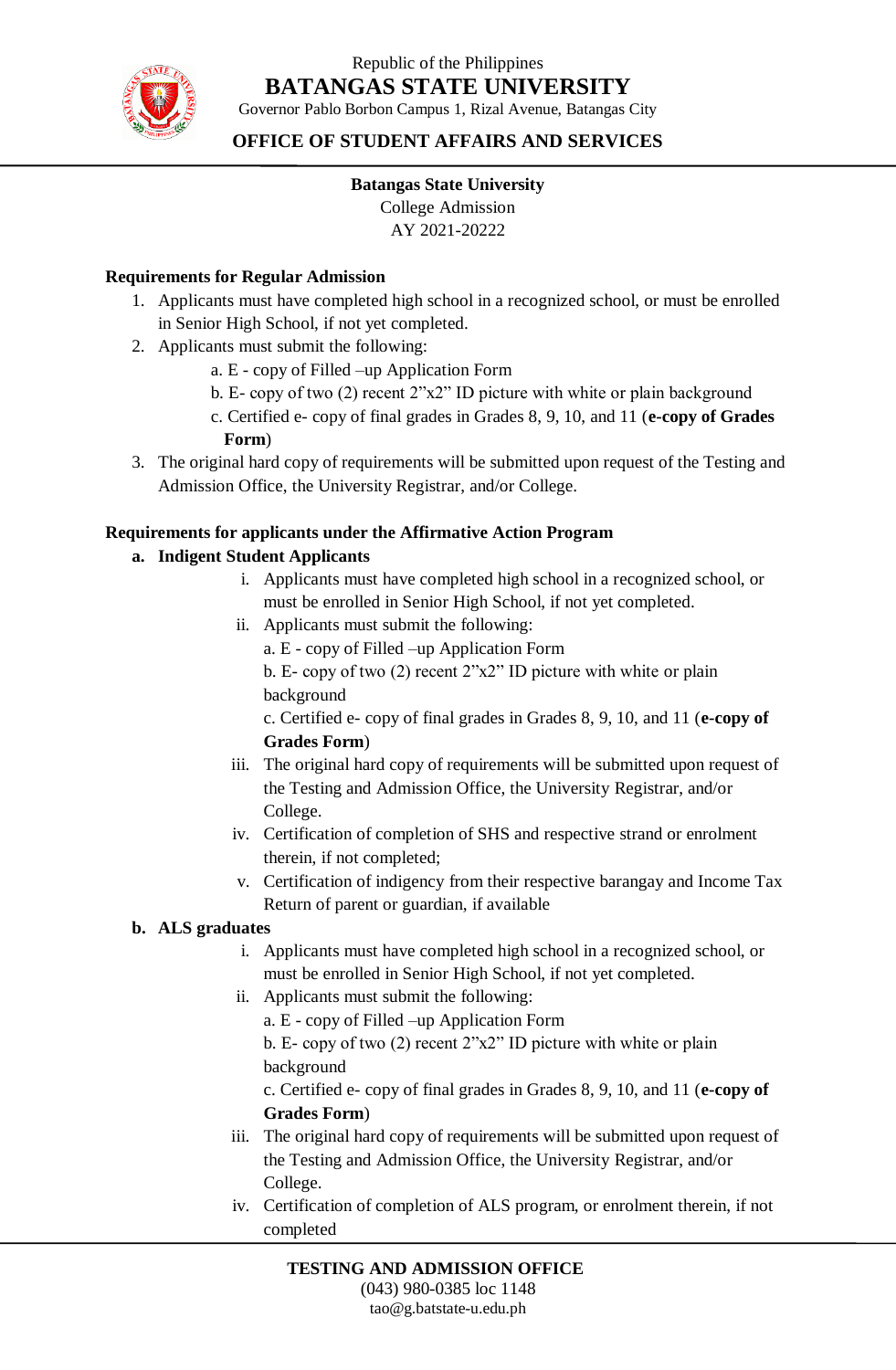Republic of the Philippines **BATANGAS STATE UNIVERSITY**



Governor Pablo Borbon Campus 1, Rizal Avenue, Batangas City

#### **OFFICE OF STUDENT AFFAIRS AND SERVICES**

#### **c. Indigenous people**

- i. Applicants must have completed high school in a recognized school, or must be enrolled in Senior High School, if not yet completed.
- ii. Applicants must submit the following:
	- a. E copy of Filled –up Application Form

b. E- copy of two (2) recent 2"x2" ID picture with white or plain background

c. Certified e- copy of final grades in Grades 8, 9, 10, and 11 (**e-copy of Grades Form**)

- iii. The original hard copy of requirements will be submitted upon request of the Testing and Admission Office, the University Registrar, and/or College.
- iv. Certification of completion of SHS and respective strand or enrolment therein, if not completed;
- v. Certificate of Tribe Membership, or any equivalent certification as belonging to indigenous people/indigenous cultural community

#### **d. PWD**

- i. Applicants must have completed high school in a recognized school, or must be enrolled in Senior High School, if not yet completed.
- ii. Applicants must submit the following:
	- a. E copy of Filled –up Application Form
	- b. E- copy of two (2) recent 2"x2" ID picture with white or plain background

c. Certified e- copy of final grades in Grades 8, 9, 10, and 11 (**e-copy of Grades Form**)

- iii. The original hard copy of requirements will be submitted upon request of the Testing and Admission Office, the University Registrar, and/or College.
- iv. Certification of completion of SHS and respective strand or enrolment therein, if not completed;
- v. PWD Identification card